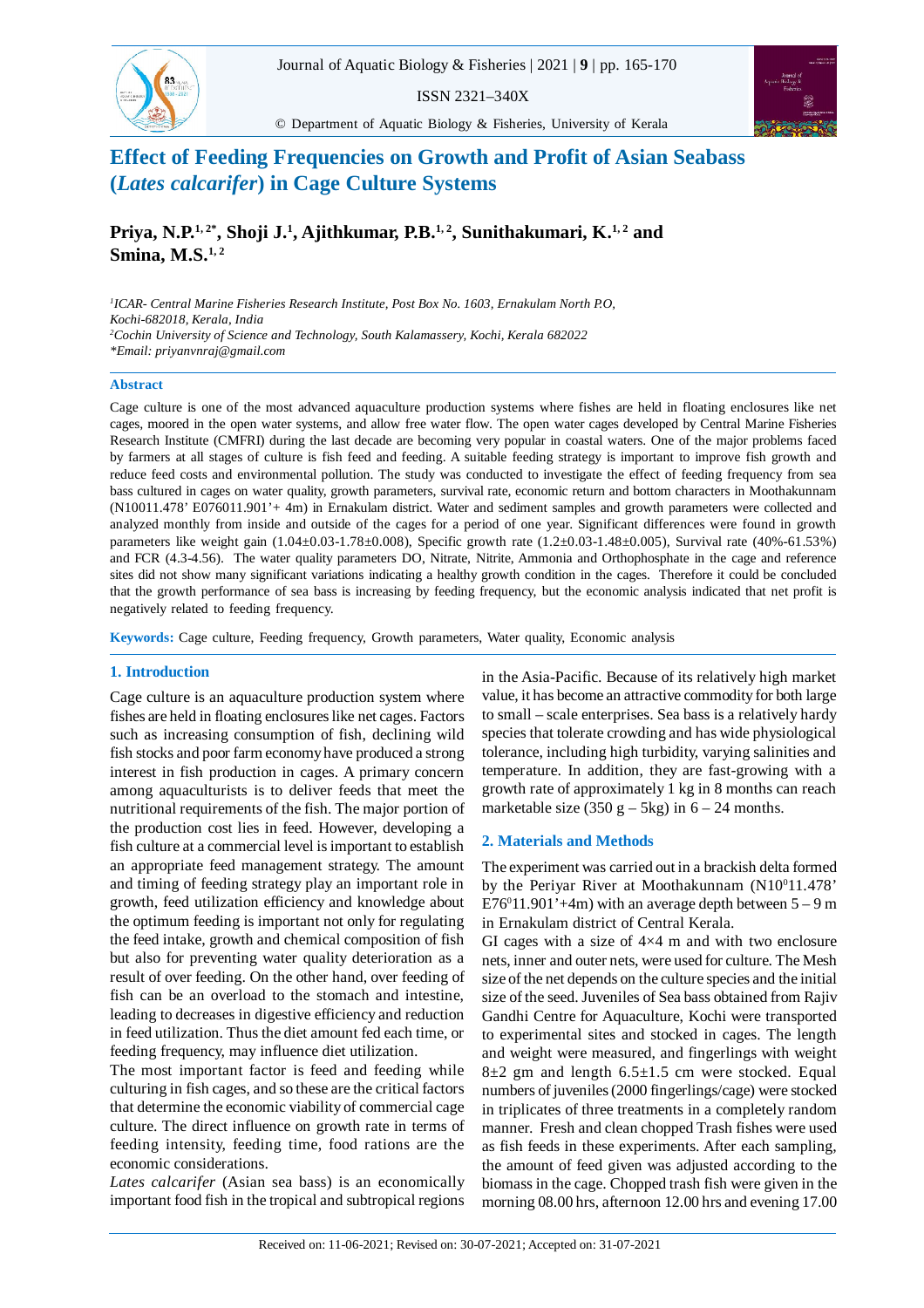

hrs at the overall rate of 10% of the total biomass in the first three months of the culture, and the remaining months feeding is reduced at the rate of 7- 8% of the total biomass. The experiments were conducted with three feeding frequencies of one  $(T1)$ , two  $(T2)$  and three  $(T3)$  times a day were evaluated as treatment in triplicate for a period of 2019 February to January 2020.

Samples were collected every month (February to January) and water samples were collected from inside and outside (Reference site) of the cages. 20 fishes from each treatment were collected for growth analysis. Water quality parameters, growth parameters and economic productivity were analyzed. Water temperature was measured with thermometer, concentration of dissolved oxygen and pH were measured by titrimetric method (Winklers method Strickland & Parsons 1968) and pH meter. Salinity by Refractometer and Nitrite, Nitrate, Ammonia, Phosphate by spectrophotometric methods (Strickland & Parsons ,1968). Fingerlings are stocked in the hapa with a mesh size of 10 mm at the early stages. In this case, fishes have to be graded every week to avoid cannibalism depending on the species. According to the size of the fish, grow out nets with a mesh size of 18 mm, 24 mm, 26 mm, 28 mm and 30 mm were used throughout the culture. Bio fouling on cages is a serious problem in the experimental site because it is very nearer to the sea. So the nets are mechanically cleaned regularly to prevent fouling organisms. The net exchange was done once in a month for facilitate water exchange and to avoid bio fouling.

Growth performance and feed utilization were calculated in terms of weight gain, daily growth rate (DWG), specific growth rate (SGR), Feed Conversion Ratio (FCR), survival rate (SR). Weight and length of fishes were recorded for each cage and dead fish were removed and recorded. The fish weight and length were measured using measuring board and digital balance.

- DWG=(mean final weight mean initial weight) / rearing duration in days
- $SGR = [(ln final weight ln initial weight) / rearing]$ duration in days]×100
- $FCR = total feed intake/ total biomass gain$
- Survival  $=$  (number of fish harvested/number of fish stocked)×100
- Weight gain = [(final mean body weight Initial mean body weight)/ Initial mean body weight]×100

At the end of the experiment fishes were harvested, counted, length and weight were measured. Production input costs were recorded throughout the treatment. After the termination of the experiment, an economic analysis were performed to estimate the net return and benefit cost ratio on the basis of different feeding frequency of Asian sea bass. Various indicators were used for profitability analysis including: variable costs (VC), Fixed Costs (FC), Total Costs (TC), Total Revenues (TR), and Benefit-cost Ratio (BCR) (Yuan *et al.,* 2017). Fixed cost include cage cost, equipment and tools etc. The costs of feeds, fingerlings, security, maintenance, operational cost and harvest including in the variable costs. Prize of the fish is the total revenue generated from the culture. The economic feasibility and efficiency of the culture system was assessed by using the equations;

TC=VC+FC

$$
BCR = \frac{TR}{TC}
$$

## **3. Results and Discussion**

In the present observation, Growth performance of Asian sea bass was significantly affected by feeding frequency. Weight gain, Daily growth rate, Specific Growth rate and survival rate of the fish fed with thrice daily were higher than compared to one and two times daily.

The observations are similar with the results obtained by Wang *et al*., 1998, Lee *et al*., 2000, Dwyer *et al*., 2002, Harpaz *et al*., 2005, Kikuchi *et al*., 2006, Booth *et al*., 2008 and Wang *et al*., 2009.

Feeding rate, frequency of feeding and time of feeding are important factors to be considered in cage farming. Feeding rate and frequencies are related to age and size of fish. Larval fish and fry need to be fed on high protein diet more frequently. As fishes grow bigger, feeding rate and frequencies can be reduced. Feeding is labour intensive, so frequency has to be adjusted to become economically viable. Growth and feed conversion increases with increase in feeding frequency. Feeding of fish also influenced by the time of the day, season, water temperature, dissolved oxygen level and other water quality parameters ( Rajesh *et al.,*2020).

According to Ranjan *et al*., 2016, the fish should be fed at least twice per day once in the morning and then evening. However, at the earlier stage, feeding frequency of more than two times is suggested for better growth.

Table 1 shows growth evaluation of the fish fed with different feeding frequencies. The mean weight gain of the fishes increased about  $1.78 \pm 0.008$  kg fed thrice daily than those fed twice  $1.44 \pm 0.03$  and one time per day  $1.03 \pm 0.03$ . Average daily growth was  $3.9 \pm 0.005$  and Specific Growth rate is  $1.48 \pm 0.005$  in the cages where feeding was thrice, also showed all these values to increase with feeding frequency. But the FCR recorded was relatively high in fish with twice feeding frequency compared to one time and three times feeding per day. The best survival rate (61.53%) was obtained in cages were the fish fed thrice in a day. The net yield was also highest at this feeding level.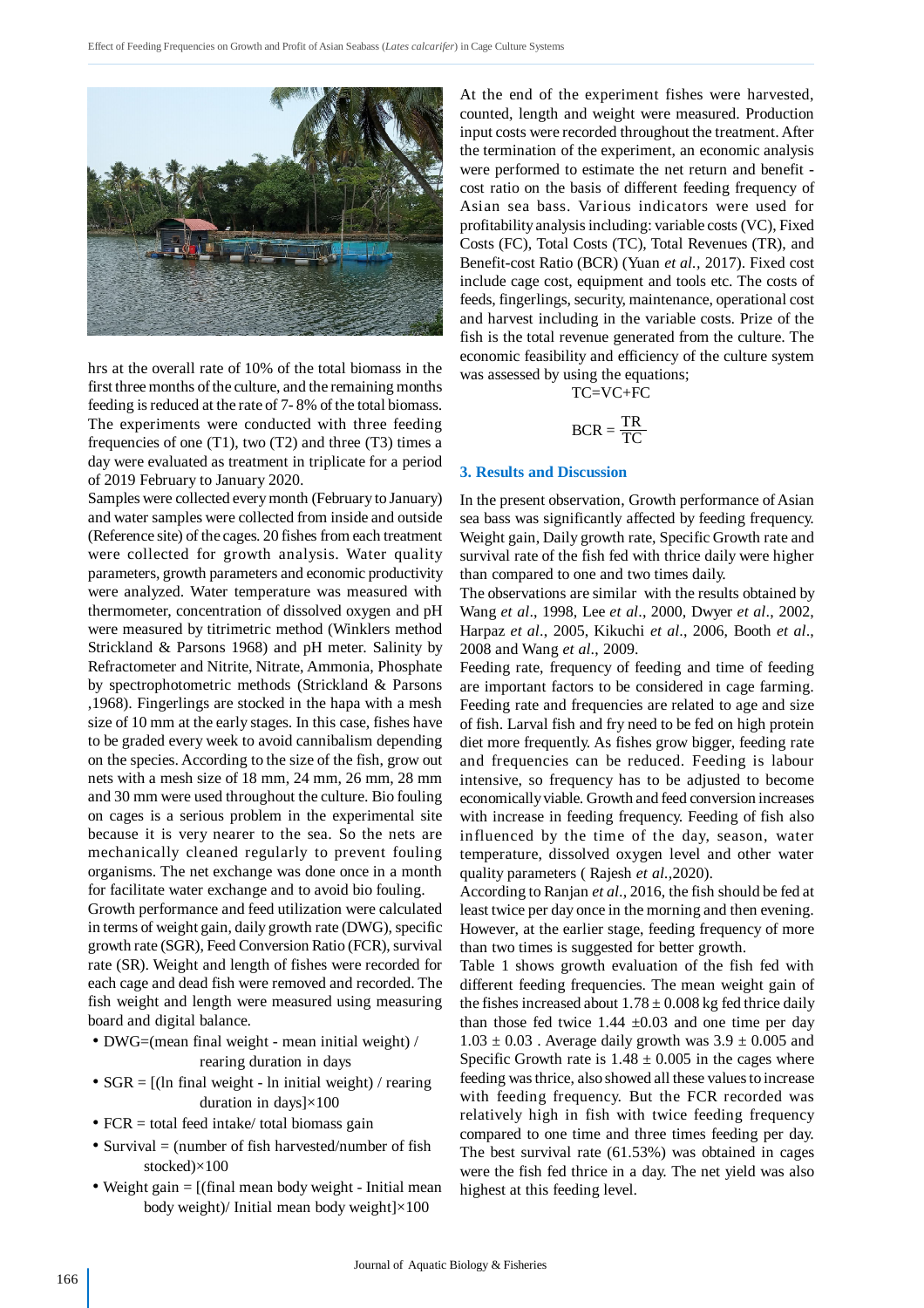| Growth parameter               | Feeding Frequency No. of feedings /day |                 |                  |
|--------------------------------|----------------------------------------|-----------------|------------------|
|                                | 1 time/day                             | 2 times/day     | 3 times/day      |
| Initial mean weight $(g)$      | $8.0 \pm 0.01$                         | $8.0 \pm 0.01$  | $8.0 \pm 0.01$   |
| Final mean weight(kg)          | $1.01 \pm 0.03$                        | $1.16 \pm 0.02$ | $1.8 \pm 0.003$  |
| weight $gain(kg)$              | $1.03 \pm 0.03$                        | $1.44 + 0.03$   | $1.78 \pm 0.008$ |
| Average daily growth $rate(g)$ | $1.82 \pm 0.05$                        | $2.15 + 0.05$   | $3.9 \pm 0.005$  |
| Specific growth rate           | $1.2 \pm 0.02$                         | $1.3 \pm 0.03$  | $1.48 \pm 0.005$ |
| Survival rate %                | 40                                     | 45              | 61.53            |
| <b>Feed Conversion Ratio</b>   | 4.4                                    | 4.56            | 4.3              |

**Table 1.** Effect of different feeding rate on growth performance and survival of Asian sea bass under cage culture system

This study revealed that growth in terms of final length and weight and other weight related indices, like Daily Growth Rate, Survival rate and Specific Growth Rate in Sea bass could be improved when they were cultured with feeding provided for three times compared to one time and two times daily. Water quality parameters were not significantly different between treatments and were within the acceptable ranges for Asian sea bass.

Success of a commercial aquaculture operation largely depends on the growth and survival of the fish under culture. As feed is the single most significant cost involved, it is emphasized to carry out farming with its maximum conversion into fish growth in a cost-effective management approach. Considering these facts, this study suggests that in brackish water net cage rearing, Asian sea bass can achieve maximum growth, survival and better feed conversion when they are fed with three times feeding daily.

Feeding frequency affected the survival in sea bass with fish fed three meals daily exhibiting the highest survival. Significantly lower survival was found in fish groups fed at one time feeding per day. Present observation of feeding frequency influencing survival was in accordance with the conclusions of Chua and Teng (1978).

The influence on feeding frequency on feed intake is also variable among different fish species. For feeding frequency, Kyano *et al*.,1990 studied on young red spotted grouper (*Epinephelus akaara*) reported that high frequency led to high growth rate, high feed conversion efficiency and high survival rate. Increasing feeding frequency from one to four times daily significantly improved body weight gain and feed utilization, but unchanged at feeding frequency over four.

The experiment by Ganzon-naret, 2013, concluded that increasing feeding frequency in sea bass resulted in a better growth performance, body composition and survival rates under controlled laboratory condition after 60 days of feeding trial. The success of sea bass depends on effective feeding frequency. A feeding frequency of six times a day compared to other experimental groups is suggested to be optimum for achieving optimum growth, feed conversion efficiency and high survival rates among *Lates calcarifer*. The results of the Suresh Kumar Mojjada *et al.*, 2013 study showed that high stocking density (up to 2000 nos. m-3) with proper feeding rate, feeding frequency and water quality can help to reduce cannibalism and to obtain maximum survival rate and growth in sea bass. The technique can be used to produce large numbers of sea bass juveniles for open sea cage farming of Asian sea bass.

A simple economic analysis was developed to estimate the profitability in each treatment. The cost of cage, feed, fingerlings and total revenue generated from harvest were estimated. In the present study, production economics was affected by feeding frequencies of Asian sea bass. Benefitcost ratio of each treatment was determined on the basis of input costs of fish, cage materials, feed and returns from fish sale. Total cost of inputs in T3 was higher than that in T1 and T2. A highest Net profit was also obtained in T3 followed by T1 and T2. But Benefit-cost ratio (BCR) was highest in the T2 (2.06) and lowest in T1(1.44). From the observations, comparison of the net profit (Table.2) of three treatments (T1,T2,T3) indicates that T3 is more profitable than T1 and T2, even though the operational cost is more.

During the study period, water quality parameters were monitored and found within the ranges that provide good growth for Asian Sea bass in cage culture (Kailasam *et al*., 2006). There was not much marked variations observed in temperature, pH, dissolved oxygen, nitrate, nitrite, ammonia, phosphate, biological oxygen demand and dissolved oxygen from inside and outside of the cages throughout the experimental period.

Water temperature, salinity and pH parameters were found similar in cage site and reference site (Fig.1a, 1b, 1c). Salinity changes was mainly due to the seasonal variations (Saha *et al*., 2001). Statistical analysis of the present study indicated that there were significant differences in the water quality parameters  $(p<0.05)$  like nitrite (Fig.1d) nitrate (Fig.1h), ammonia (Fig.1e), and phosphate (Fig.1f) between reference site and cage site. According to Nyanti *et al*., 2012 ammonia was higher at fish culture site due to excretory products released by the fish. Karnatak and Kumar (2014) reported that the high fish densities, along with the high feeding rates, often reduce dissolved oxygen

**Table 2.** Cost – Turn over Analysis of Cage culture

|                                     | Τ1      | T2      | T3      |
|-------------------------------------|---------|---------|---------|
| Total no. of fish stocked           | 6000    | 6000    | 6000    |
| No. of fishes harvested             | 2466    | 2714    | 3700    |
| Total quantity produced $(Kg)$ 2568 |         | 3137    | 6714    |
| Total cost of production            | 711234  | 739454  | 1625000 |
| Total turn over                     | 1027200 | 1530415 | 2985000 |
| Net profit                          | 315966  | 790961  | 1360000 |
| Total feed used (Kg)                | 11226   | 14400   | 30000   |
| Total feed cost                     | 275261  | 356045  | 745000  |
| Feed cost/kg                        | 24.52   | 24.72   | 24.83   |
| Average price / kg                  | 400     | 487.94  | 444.59  |
| Benefit-cost ratio                  | 1.44    | 2.06    | 1.8     |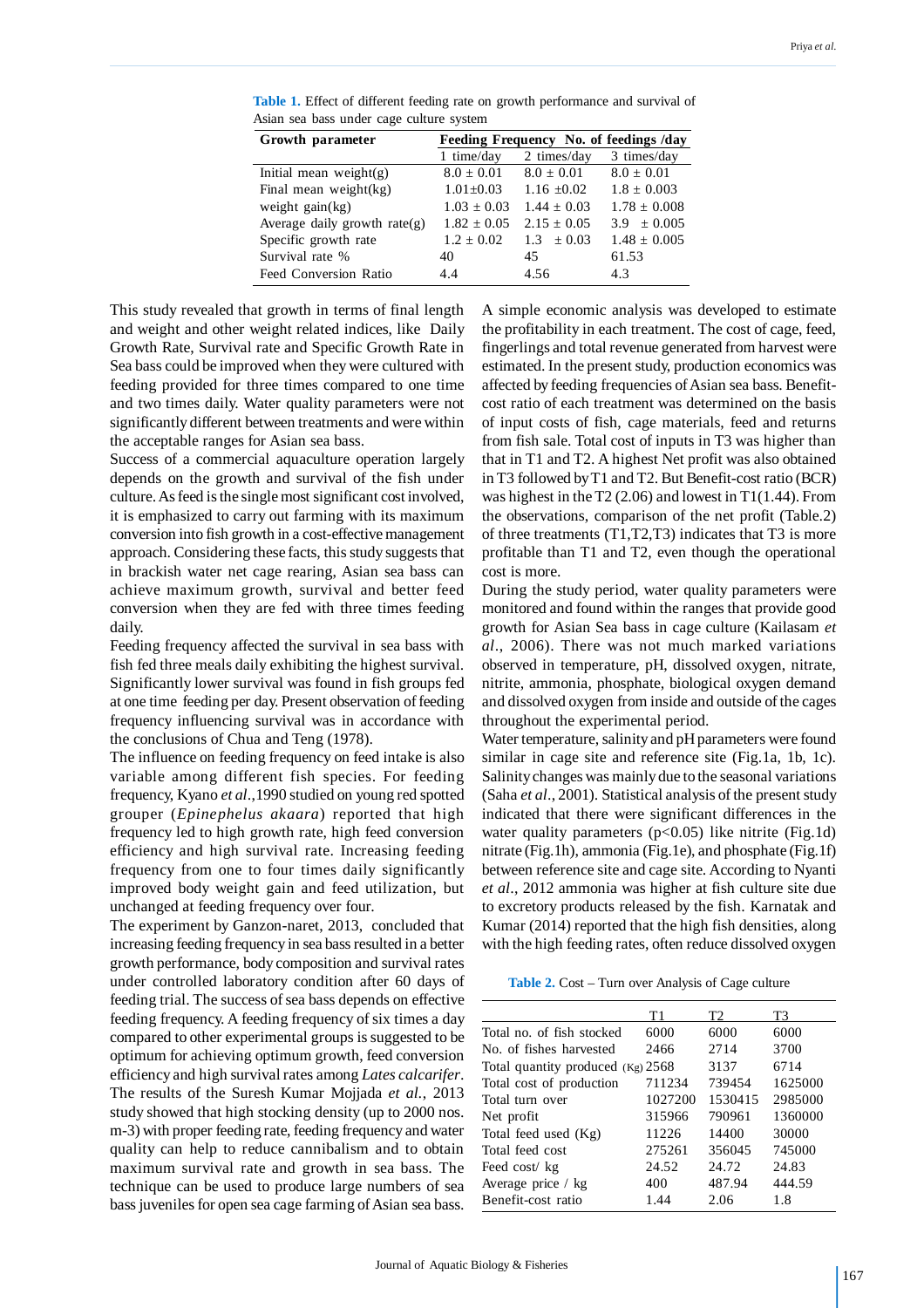

**Fig. 1.** Graphs showing the water quality parameters of cage site and reference site; a. Temperature, b. Salinity, c. pH, d. Nitrite, e. Ammonia, f. Orthophosphorous, g. Dissolved Oxygen and Biological Oxygen Demand, h. Nitrate.

and increase ammonia concentration in and around the cage, especially if there is no water movement through the cage. The primary route by which phosphorous enters the aquatic environment from cage farming is through the feed administrated to the fish (Gavine *et al*., 1995). A large number of cages in area can exceed the carrying capacity of the aquatic environment, which may cause problems by high levels of phosphorous (Mallasen *et al*., 2012). But Cornel and Whoriskey observed that the same levels of ammonia, nitrate and orthophosphate in both cage site and reference site. The observations from the present study, dissolved oxygen and biological oxygen demand is similar in the cage and reference site (Fig.1g) La Rosa *et al*., 2002 reported that cage farming activity has comparatively lower impact on water environment than on the sediment. The influence of aquaculture on the benthic environment is due to the deposition of organic loads such as uneaten feed and dead fish (Wu *et al*., 1994; Wu, 1995)

Bottom sediments were collected by using Van Veen Grab (0.05m2) and analyzed. There is no significant difference in pH and salinity inside and outside of the cage site (Fig 2a & 2b). D. Prema *et al*., 2010 also reported the similar findings. But the organic contents were slightly higher inside the cages (Fig. 2b). White, P., 2013 reviewed that total organic carbon under salmon cages in Atlantic Canada was 40% higher than at reference site. Accumulation of carbon depends on the composition and quantity of waste material, sedimentation rate and site characteristics.

The results of the present study indicate that increasing feeding frequency and water quality can help to obtain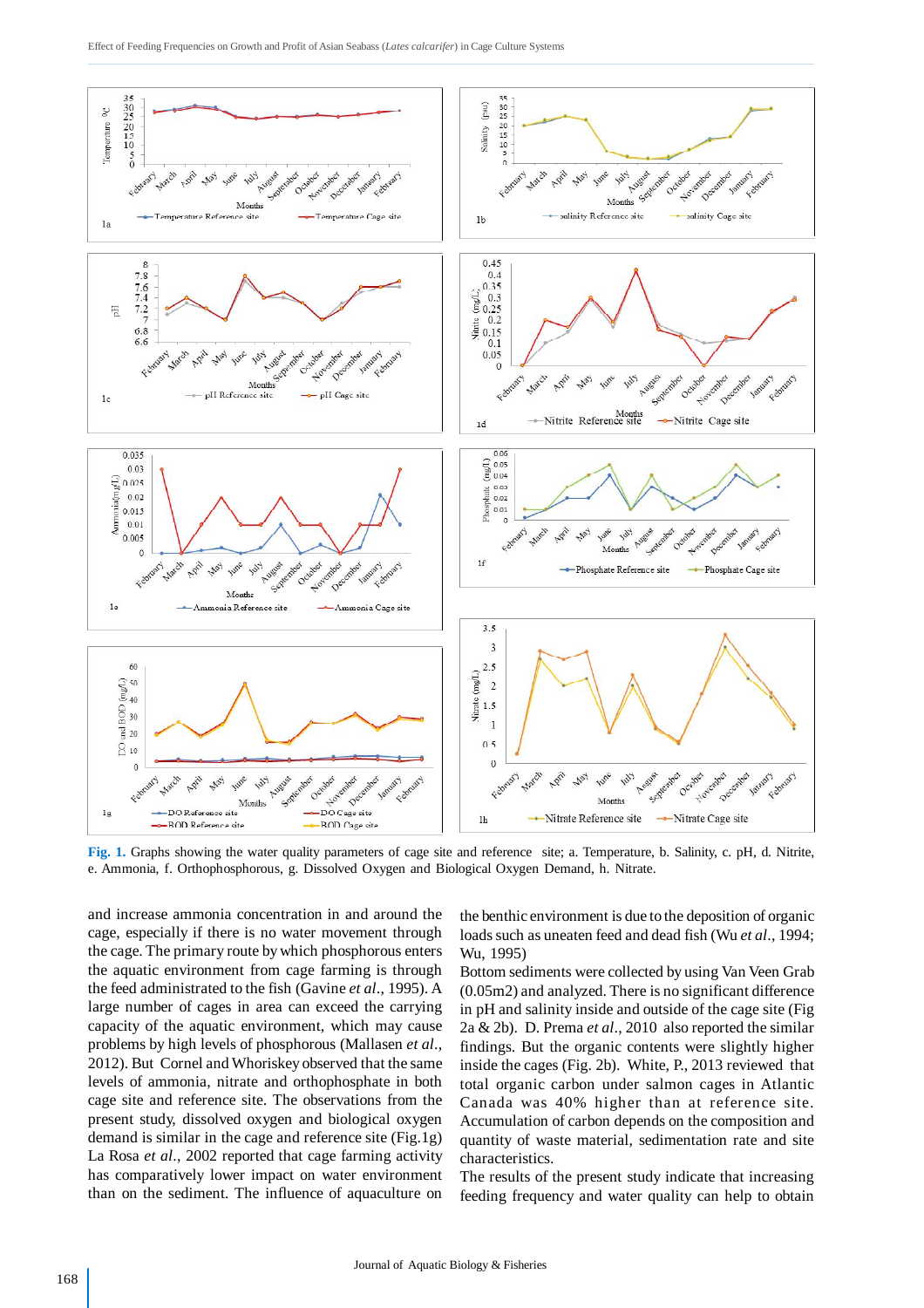

**Fig. 2.** Graphs showing the sediment parameters in cage site and reference site; a. Salinity, b. pH, c. Organic Carbon.

maximum survival rate and growth in sea bass. In consideration of economic analysis, net profit from three treatments indicates that T3 is more profitable than T1 and T2. Therefore feeding frequency of three times per day could be recommended for the successful cage culture of Asian sea bass. The findings of the current study have practical significance, for sustainable and cost effective sea bass cage culture in brackish water environment.

#### **Acknowledgements**

The authors express their gratitude to Dr. Gopalakrishnan, Director CMFRI, for providing all the facilities and the Scientists & technical staff, Mariculture Division, CMFRI, Kochi for the helps rendered in the present study. We also express our sincere thanks to CSIR for their financial support.

#### **4. References**

- Bascinar, N., Cakmak, E., Cavdar, Y., and Aksungur, N. 2007. The effect of feeding frequency on growth performance and feed conversion rate of black sea trout (*Salmotrutta labrax Pallas*, 1811). *Turkish J. Fish. aquat. Sci*., 7:13– 17.
- Booth, M.A., Tucker, B.J., Allan, G.L., and Fielder, D.S. 2008. Effect of feeding regime and fish size on weight gain, feed intake and gastric evacuation in juvenile Australian snapper *Pagrus auratus*. *Aquaculture*, 282, 104–110.
- Cornel, G.E., and Whoriskey, F.G.1993. The effects of rainbow trout (*Ornchorynchus mykiss*) cage culture on the water quality, zooplankton, benthos and sediments of Lac du Passage. *Quebec, Aquaculture*, 109:101-117.
- Daudpota, A.M., Abbas, G., Kalhoro, I.B., Shah, S.S.A., Kalhoro, H., Hafeez-ur-Rehman, M., and Ghaffar, A. 2016. Effect of feeding frequency on growth performance, feed utilization and body composition of juvenile Nile tilapia, *Oreochromis niloticus* (L.) reared in low salinity water. *Pakistan Journal of Zoology*, *48*(1).
- Devi, P.A., Padmavathy, P., Aanand, S., and Aruljothi, K. 2017. Review on water quality parameters in freshwater cage fish culture. *International Journal of Applied Research*, *3*(5), pp.114-120.
- Dwyer, K., Brown, J.A., Parrish, C., Lall, S.P. 2002. Feeding frequency affects food consumption, feeding pattern and growth of juvenile yellowtail flounder. *Aquaculture*, 213, 279–292.
- Ganzon-Naret, E.S. 2013. Effects of feeding frequency on growth, survival rate and body composition in sea bass (*Lates calcarifer*) juveniles fed a commercial diet under laboratory condition. *Animal Biology & Animal Husbandry*, *5*(2), pp.175-176.
- Gavine, F.M., Phillips, M.J., Murray, A. 1995. Influence of improved feed quality and food conversion ratios on phosphorus loadings from cage culture of rainbow trout, *Oncorhynchus mykiss* (Walbaum), in freshwater lakes. *Aquaculture Research*, 26:483-495.
- Harpaz, S., Hakim, Y., Barki, A., Karplus, I., Slosman, T., Eroldogan, O.T. 2005. Effects of different feeding levels during day and/or night on growth and brush-border enzyme activity in juvenile *Lates calcarifer* reared in freshwater re-circulating tanks. *Aquaculture*, 248, 325–335.
- Kailasam, M., Thirunavukkarasu, A.R., Sundaray, J.K., Abraham., Mathew., Subburaj, R., Thiagrajan, G., Karaiyan, K. 2006. Evaluation of different feeds for nursery rearing of Asian seabass, *Lates calcarifer* (Bloch). *Indian J. Fish*, 53, 185–190.
- Karnatak, G., and Kumar, V. 2014. Potential of cage aquaculture in Indian reservoirs. *IJFAS*. 1(6):108-112
- Kikuchi, K., Iwata, N., Kawabata, T., Yanagawa, T. 2006. Effect of feeding frequency, water temperature, and stocking density on the growth of tiger puffer, *Takifugu rubipes*. *J. World Aquac. Soc*. 37, 12–20.
- La Rosa, T., Mirto, S., Favaloro, E., Savona, B., Sara, G., Danovaro, R., and Mazzola, A. 2002. Impact on the water column biogeochemistry of a Mediterranean mussel and fish farm. *Water Res*., 36: 251–259.
- Lee, S., Hwang, U., Cho, S.H. 2000. Effects of feeding frequency and dietary moisture content on growth, body composition and gastric evacuation of juvenile Korean rockfish (*Sebastes schlegeli*). *Aquaculture,* 187, 399–409.